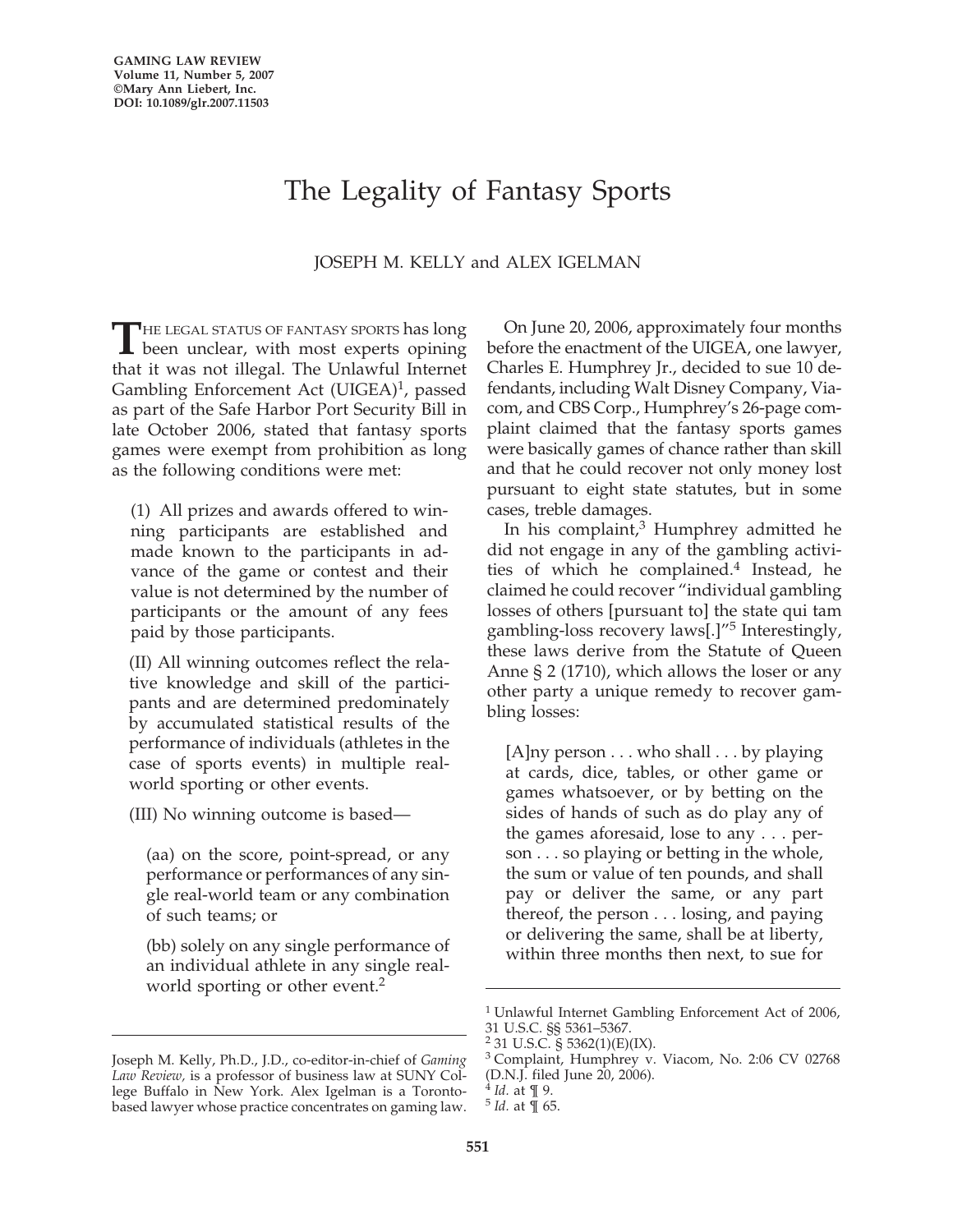and recover the money or goods so lost, and paid or delivered, or any part thereof, from the respective winner . . . thereof, with cost of suit, by action of debt . . . [A]nd in case the person or persons who shall lose such money or other thing as aforesaid, shall not within the time aforesaid, really and bona fide and without covin or collusion, sue, and with effect prosecute for the money or other thing, so by him or them lost, and paid or delivered as aforesaid, it shall and may be lawful to and for any person or persons, by any such action or suit as aforesaid, to sue or suit, against such winner or winners as aforesaid; the one moiety thereof to the use of the person or persons that will sue for the same, and the other moiety to the use of the poor of the parish where the offence shall be committed.6

While Parliament has repealed § 2 of the Statute and much of § 1, many states still enforce one or both sections of the Statute, notwithstanding the independence of the United States from Great Britain. While about half of the U.S. states do not allow gambling debts to be enforced, approximately eight states and the District of Columbia permit a stranger to sue to recover gambling losses if the gambler does not sue personally. Interestingly, when the attorney general of New Jersey brought civil action in 2001 against online gambling operators, one cause of action was based on New Jersey law, which allowed a stranger to recover gambling losses.

To sue in federal court based on a state cause of action pursuant to diversity, the plaintiff must sue for at least \$75,000 in damages and not be from the same state as the defendant. In the *Humphrey* case, the plaintiff was a Colorado resident and none of the defendants had its principal place of business in New Jersey.

The defendants, instead of filing an answer to Humphrey's complaint, filed motions to dismiss, which meant that, assuming all facts alleged by the plaintiff were true, the plaintiff could not succeed as a matter of law. By June 2007, the plaintiff had agreed to dismiss voluntarily all defendants except for ESPN, Sportsline, and Vulcan Sports Media. The federal judge, on June 20, 2007, dismissed the complaint after making the following factual determination based largely on the plaintiff's complaint allegations:

Fantasy sports leagues allow fans to use their knowledge of players, statistics and strategy to manage their own virtual team based upon the actual performance of professional athletes through a full season of competition. . . . Today, the rapid growth of the internet fostered additional services, such as those offered by Defendants, that provide an internet environment and community for playing and discussing fantasy sports. The technology also allows for automatic statistic updates for players and teams and access to expert fantasy sports analysis. As a result, fantasy sports have become much more accessible and popular throughout the country.

. . . [Generally] participants pay a fee to purchase a fantasy sports team and the related services. The purchase price provides the participant with access to the support services necessary to manage the fantasy team, including access to "real-time" statistical information, expert opinions, analysis and message boards for communicating with other participants. . . .

The success of a fantasy sports team depends on the participants' skill in selecting players for his or her team, trading players over the course of the season, adding and dropping players during the course of the season and deciding who among his or her players will start and which players will be placed on the bench. The team with the best performance—based upon the statistics of the players chosen by the participant—is declared the winner at the season's end. Nominal prizes, such as T-shirts or bobble-head dolls, are awarded to each participant whose team wins its league.

<sup>6</sup> For further information on the statute of Queen Anne, see Joseph M. Kelly, *Enforcement of Casino Gambling Debts,* AM. JUR. PROOF OF FACTS 3D (2006).